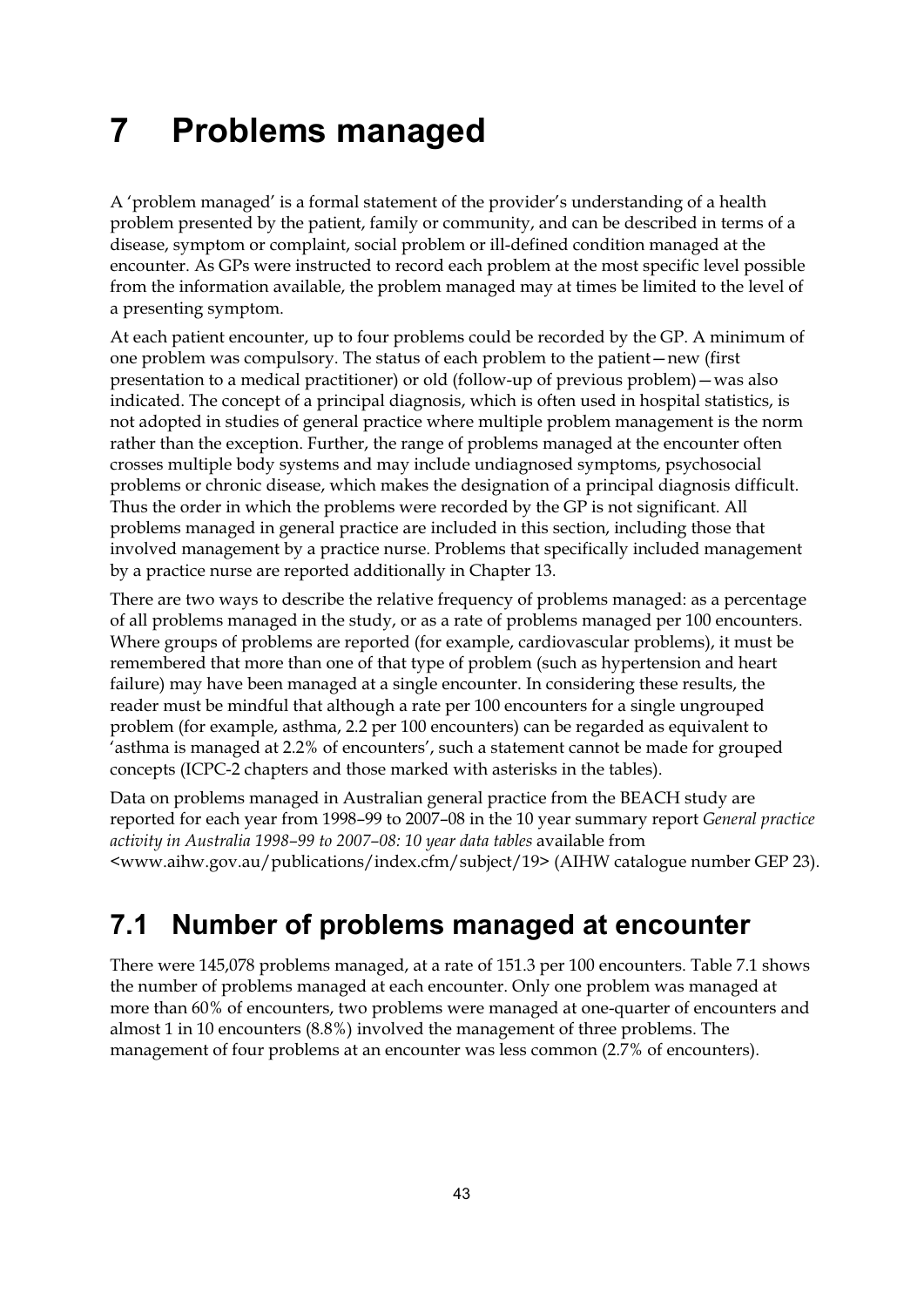| Number of problems managed at encounter | <b>Number of encounters</b> | Per cent | <b>95% LCL</b> | <b>95% UCL</b> |
|-----------------------------------------|-----------------------------|----------|----------------|----------------|
| One problem                             | 60.418                      | 63.0     | 61.7           | 64.3           |
| Two problems                            | 24.400                      | 25.4     | 24.7           | 26.2           |
| Three problems                          | 8,458                       | 8.8      | 8.3            | 9.3            |
| Four problems                           | 2,622                       | 2.7      | 2.4            | 3.0            |
| <b>Total</b>                            | 95.898                      | 100.0    |                |                |

**Table 7.1: Number of problems managed at an encounter** 

*Note:* LCL—lower confidence limit; UCL—upper confidence limit.

The number of problems managed at encounter increased steadily with the age of the patient. Significantly more problems were managed overall at encounters with female patients (154.4 per 100 encounters, 95% CI: 152.1–156.6) than at those with male patients (147.4 per 100 encounters, 95% CI: 145.2–149.6) (results not tabled).

Figure 7.1 shows the age–sex-specific rates of problems managed, and demonstrates that this difference was particularly evident in the 15–24 year age group.

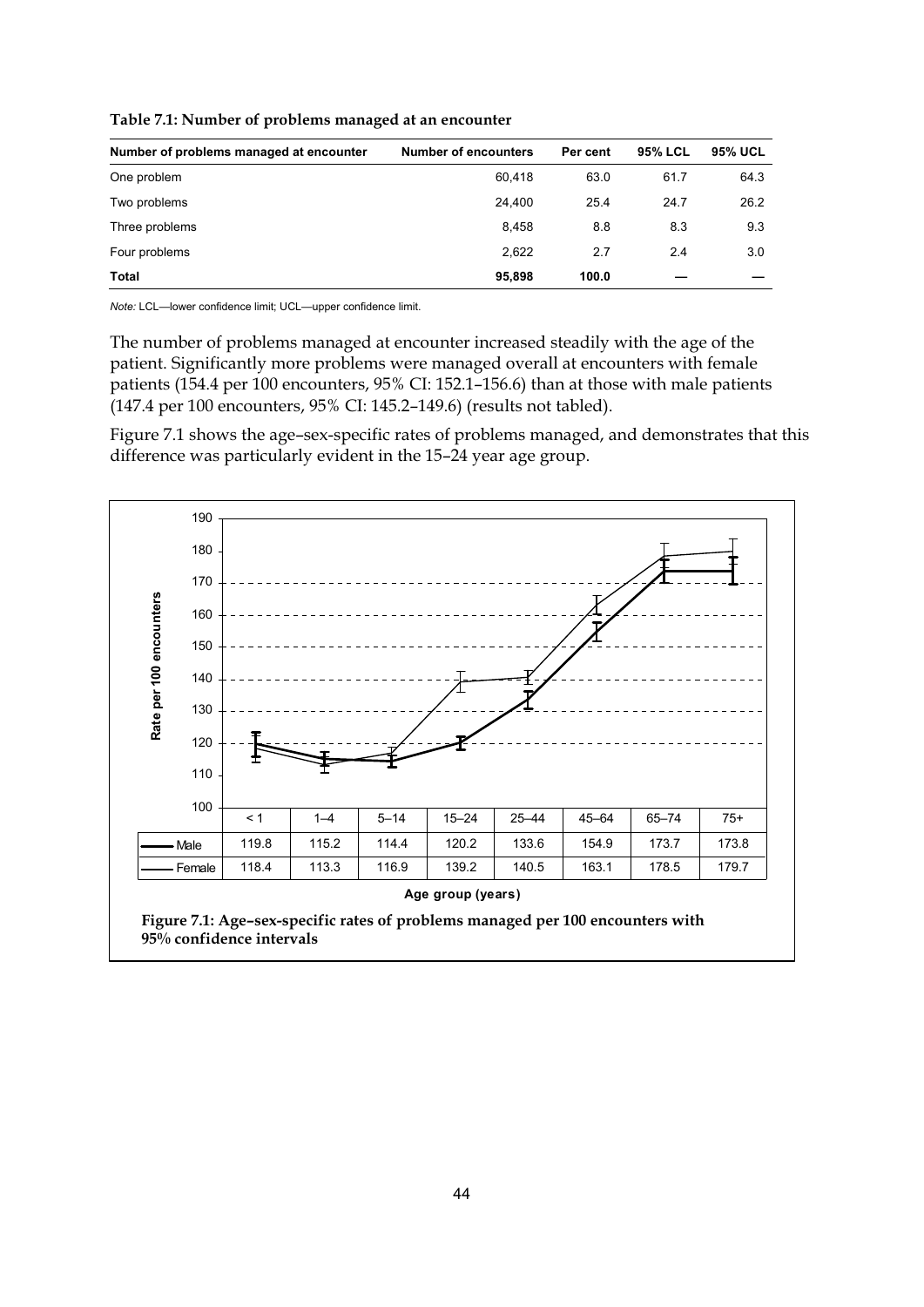## **7.2 Problems managed by ICPC-2 chapter**

The frequency and the distribution of problems managed, by ICPC-2 chapter, are presented in Table 7.2. Rates per 100 encounters and the proportion of total problems are provided at the ICPC-2 chapter level and for frequent individual problems within each chapter. Only those individual problems accounting for at least 0.5% of all problems managed are listed in the table, in decreasing order of frequency.

The most common problems managed were:

- those classified to the respiratory system (19.4 per 100 encounters) in particular upper respiratory tract infection, acute bronchitis and asthma
- problems of a general and unspecified nature (such as immunisations, check-ups and prescriptions)
- cardiovascular problems (such as hypertension and cardiac check-ups)
- musculoskeletal problems (such as arthritis and back complaints)
- skin problems (such as contact dermatitis and solar keratosis/sunburn) (Table 7.2).

### **Table 7.2: Distribution of problems managed, by ICPC-2 chapter and most frequent individual problems within chapter**

| Problem managed                       | <b>Number</b> | Per cent total<br>problems <sup>(a)</sup><br>$(n = 145,078)$ | Rate per 100<br>encounters <sup>(b)</sup><br>$(n = 95,898)$ | 95%<br><b>LCL</b> | 95%<br><b>UCL</b> |
|---------------------------------------|---------------|--------------------------------------------------------------|-------------------------------------------------------------|-------------------|-------------------|
| Respiratory                           | 18,641        | 12.9                                                         | 19.4                                                        | 18.8              | 20.1              |
| Upper respiratory tract infection     | 5,943         | 4.1                                                          | 6.2                                                         | 5.7               | 6.7               |
| Acute bronchitis/bronchiolitis        | 2,303         | 1.6                                                          | 2.4                                                         | 2.2               | 2.6               |
| Asthma                                | 2,089         | 1.4                                                          | 2.2                                                         | 2.0               | 2.3               |
| Immunisation/vaccination-respiratory  | 1,712         | 1.2                                                          | 1.8                                                         | 1.5               | 2.1               |
| <b>Sinusitis</b>                      | 1,254         | 0.9                                                          | 1.3                                                         | 1.2               | 1.4               |
| Tonsillitis*                          | 928           | 0.6                                                          | 1.0                                                         | 0.9               | 1.1               |
| Chronic obstructive pulmonary disease | 744           | 0.5                                                          | 0.8                                                         | 0.7               | 0.9               |
| <b>General &amp; unspecified</b>      | 17,107        | 11.8                                                         | 17.8                                                        | 17.1              | 18.5              |
| Immunisation/vaccination-general      | 2,989         | 2.1                                                          | 3.1                                                         | 2.9               | 3.3               |
| General check-up*                     | 2,407         | 1.7                                                          | 2.5                                                         | 2.3               | 2.7               |
| Prescription NOS                      | 1,252         | 0.9                                                          | 1.3                                                         | 1.1               | 1.5               |
| Results tests/procedures NOS          | 1,233         | 0.8                                                          | 1.3                                                         | 1.1               | 1.5               |
| Viral disease, other/NOS              | 1,168         | 0.8                                                          | 1.2                                                         | 1.1               | 1.4               |
| Abnormal results/investigations NOS   | 779           | 0.5                                                          | 0.8                                                         | 0.7               | 0.9               |
| Administrative procedures NOS         | 699           | 0.5                                                          | 0.7                                                         | 0.6               | 0.8               |
| Cardiovascular                        | 16,860        | 11.6                                                         | 17.6                                                        | 16.8              | 18.3              |
| Hypertension*                         | 9,496         | 6.5                                                          | 9.9                                                         | 9.4               | 10.5              |
| Cardiac check-up*                     | 1,141         | 0.8                                                          | 1.2                                                         | 1.0               | 1.4               |
| Ischaemic heart disease*              | 1,046         | 0.7                                                          | 1.1                                                         | 1.0               | 1.2               |
| Atrial fibrillation/flutter           | 984           | 0.7                                                          | 1.0                                                         | 0.9               | 1.1               |

*(continued)*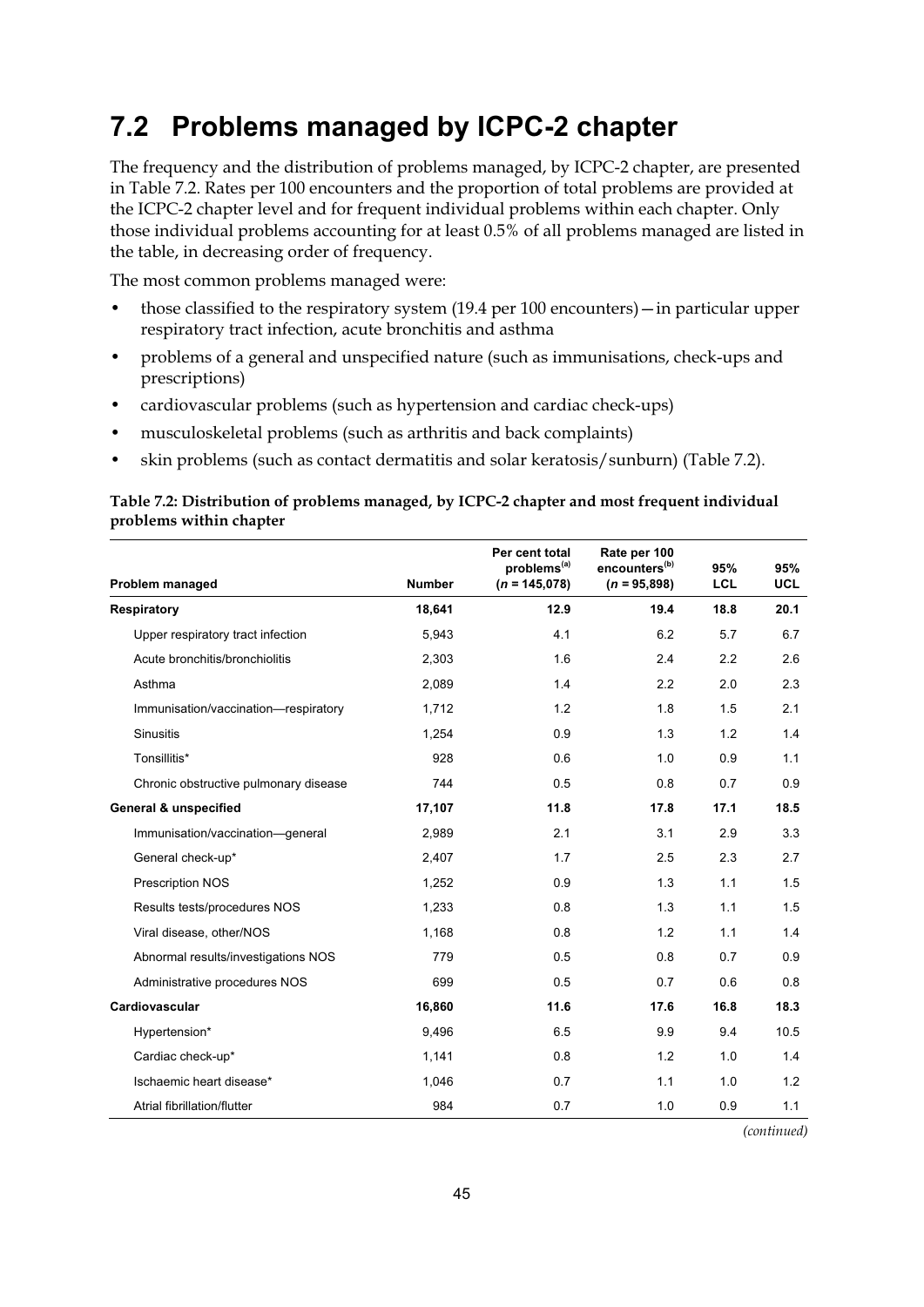| Problem managed                    | <b>Number</b> | Per cent total<br>problems <sup>(a)</sup><br>$(n = 145,078)$ | Rate per 100<br>encounters <sup>(b)</sup><br>$(n = 95,898)$ | 95%<br><b>LCL</b> | 95%<br><b>UCL</b> |
|------------------------------------|---------------|--------------------------------------------------------------|-------------------------------------------------------------|-------------------|-------------------|
| <b>Musculoskeletal</b>             | 16,572        | 11.4                                                         | 17.3                                                        | 16.7              | 17.8              |
| Arthritis-all*                     | 3,460         | 4.2                                                          | 6.3                                                         | 6.0               | 6.7               |
| Osteoarthritis*                    | 2,484         | 1.7                                                          | 2.6                                                         | 2.4               | 2.8               |
| Back complaint*                    | 2,624         | 1.8                                                          | 2.7                                                         | 2.6               | 2.9               |
| Sprain/strain*                     | 1,509         | 1.0                                                          | 1.6                                                         | 1.4               | 1.7               |
| Fracture*                          | 959           | 0.7                                                          | 1.0                                                         | 0.9               | 1.1               |
| Osteoporosis                       | 928           | 0.6                                                          | 1.0                                                         | 0.9               | 1.1               |
| Injury musculoskeletal NOS         | 841           | 0.6                                                          | 0.9                                                         | 0.8               | 1.0               |
| Bursitis/tendonitis/synovitis NOS  | 789           | 0.5                                                          | 0.8                                                         | 0.7               | 0.9               |
| Skin                               | 16,474        | 11.4                                                         | 17.2                                                        | 16.5              | 17.9              |
| Contact dermatitis                 | 1,719         | 1.2                                                          | 1.8                                                         | 1.7               | 1.9               |
| Solar keratosis/sunburn            | 1,297         | 0.9                                                          | 1.4                                                         | 1.1               | 1.6               |
| Malignant neoplasm skin            | 1,145         | 0.8                                                          | 1.2                                                         | 1.0               | 1.4               |
| Laceration/cut                     | 847           | 0.6                                                          | 0.9                                                         | 0.8               | 1.0               |
| Skin disease, other                | 768           | 0.5                                                          | 0.8                                                         | 0.7               | 0.9               |
| <b>Endocrine &amp; metabolic</b>   | 12,401        | 8.6                                                          | 12.9                                                        | 12.3              | 13.5              |
| Diabetes, non-gestational*         | 3,698         | 2.5                                                          | 3.9                                                         | 3.6               | 4.1               |
| Lipid disorders                    | 3,541         | 2.4                                                          | 3.7                                                         | 3.4               | 4.0               |
| Vitamin/nutritional deficiency     | 875           | 0.6                                                          | 0.9                                                         | 0.8               | 1.0               |
| Obesity (BMI > 30)                 | 682           | 0.5                                                          | 0.7                                                         | 0.6               | 0.8               |
| Hypothyroidism/myxoedema           | 670           | 0.5                                                          | 0.7                                                         | 0.6               | 0.8               |
| Psychological                      | 11,009        | 7.6                                                          | 11.5                                                        | 10.9              | 12.0              |
| Depression*                        | 3,822         | 2.6                                                          | 4.0                                                         | 3.8               | 4.2               |
| Anxiety*                           | 1,691         | 1.2                                                          | 1.8                                                         | 1.6               | 1.9               |
| Sleep disturbance                  | 1,547         | 1.1                                                          | 1.6                                                         | 1.5               | 1.7               |
| <b>Digestive</b>                   | 10,282        | 7.1                                                          | 10.7                                                        | 10.4              | 11.1              |
| Oesophageal disease                | 2,219         | 1.5                                                          | 2.3                                                         | $2.2\,$           | 2.5               |
| Gastroenteritis*                   | 1,583         | 1.1                                                          | 1.7                                                         | 1.5               | 1.8               |
| Female genital system              | 5,562         | 3.8                                                          | 5.8                                                         | 5.4               | 6.2               |
| Female genital check-up/pap smear* | 1,722         | 1.2                                                          | 1.8                                                         | 1.6               | 2.0               |
| Menopausal complaint               | 797           | 0.5                                                          | 0.8                                                         | 0.7               | 0.9               |
| Pregnancy & family planning        | 3,752         | 2.6                                                          | 3.9                                                         | 3.6               | 4.2               |
| Pregnancy*                         | 1,279         | 0.9                                                          | 1.3                                                         | 1.2               | 1.5               |
| Oral contraception*                | 1,236         | 0.9                                                          | 1.3                                                         | $1.2$             | 1.4               |
| Ear                                | 3,593         | 2.5                                                          | 3.8                                                         | 3.6               | 3.9               |
| Acute otitis media/myringitis      | 1,013         | 0.7                                                          | 1.1                                                         | 1.0               | 1.2               |
| Excessive ear wax                  | 719           | 0.5                                                          | 0.7                                                         | 0.7               | 0.8               |

#### **Table 7.2 (continued): Distribution of problems managed, by ICPC-2 chapter and most frequent individual problems within chapter**

*(continued)*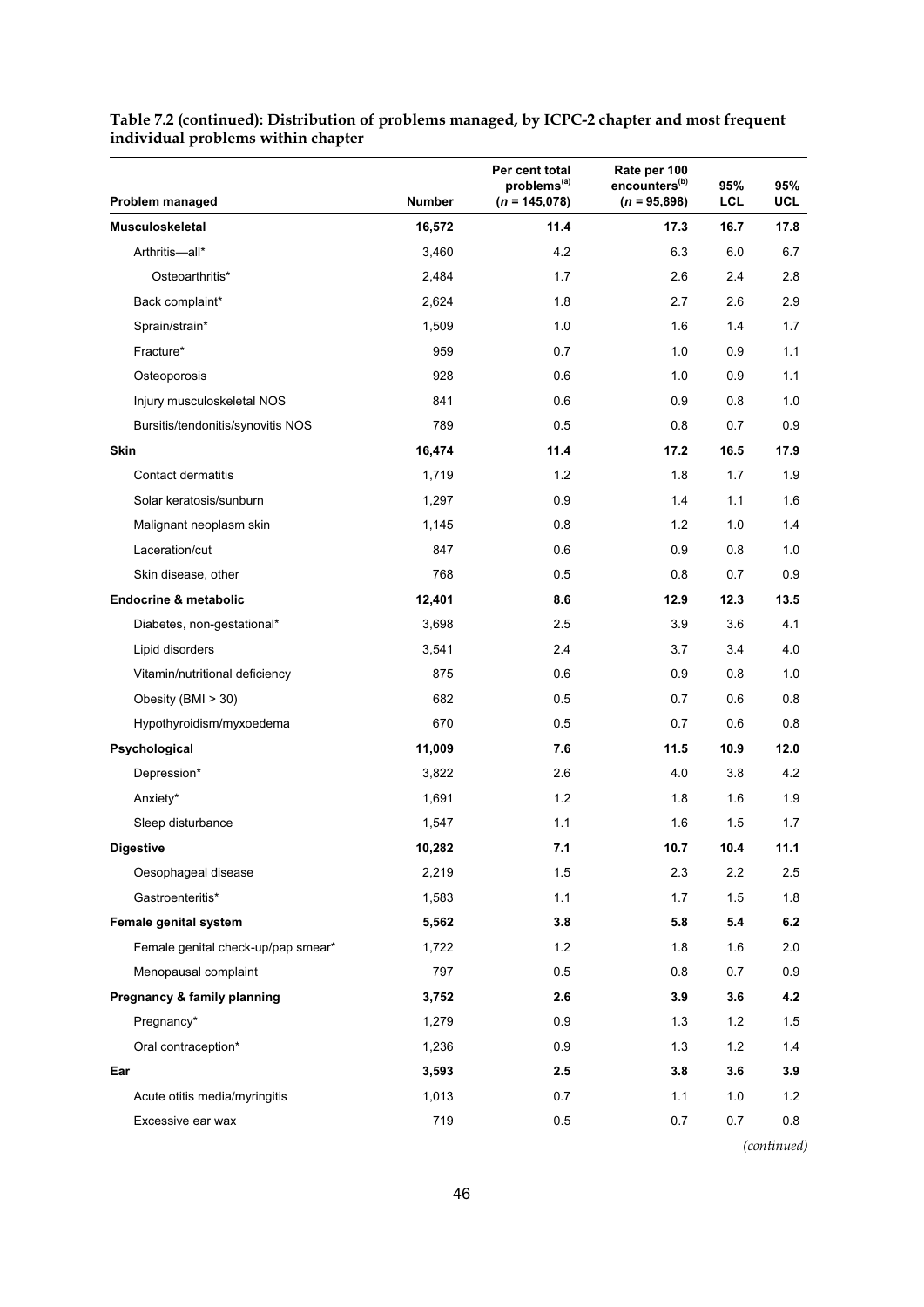| Problem managed           | <b>Number</b> | Per cent total<br>problems <sup>(a)</sup><br>$(n = 145.078)$ | Rate per 100<br>encounters <sup>(b)</sup><br>$(n = 95,898)$ | 95%<br><b>LCL</b> | 95%<br><b>UCL</b> |
|---------------------------|---------------|--------------------------------------------------------------|-------------------------------------------------------------|-------------------|-------------------|
| Neurological              | 3,434         | 2.4                                                          | 3.6                                                         | 3.4               | 3.7               |
| Urology                   | 3,002         | 2.1                                                          | 3.1                                                         | 3.0               | 3.3               |
| Urinary tract infection*  | 1,525         | 1.1                                                          | 1.6                                                         | 1.5               | 1.7               |
| Eye                       | 2,464         | 1.7                                                          | 2.6                                                         | 2.4               | 2.7               |
| Infectious conjunctivitis | 683           | 0.5                                                          | 0.7                                                         | 0.6               | 0.8               |
| Male genital system       | 1,698         | 1.2                                                          | 1.8                                                         | 1.7               | 1.9               |
| <b>Blood</b>              | 1,559         | 1.1                                                          | 1.6                                                         | 1.5               | 1.8               |
| <b>Social</b>             | 668           | 0.5                                                          | 0.7                                                         | 0.6               | 0.8               |
| <b>Total problems</b>     | 145,078       | 100.0                                                        | 151.3                                                       | 149.2             | 153.4             |

**Table 7.2 (continued): Distribution of problems managed, by ICPC-2 chapter and most frequent individual problems within chapter** 

(a) Figures do not total 100, as more than one problem can be recorded at each encounter.

(b) Only those individual problems accounting for >= 0.5% of total problems are included.

Includes multiple ICPC-2 or ICPC-2 PLUS codes (see Appendix 4, <www.aihw.gov.au/publications/index.cfm/subject/19>).

*Note:* LCL—lower confidence limit; UCL—upper confidence limit; NOS—not otherwise specified; BMI—body mass index.

### **7.3 Problems managed by ICPC-2 component**

Problems managed in general practice may also be examined using the components of the ICPC-2 classification to provide a more thorough understanding of the types of problems managed during general practice encounters. Table 7.3 lists the distribution of problems managed by ICPC-2 component.

In the BEACH program, participating GPs are instructed to record the problem being managed at the encounter at the highest diagnostic level possible using the currently available evidence. As such, almost two-thirds of problems were expressed as diagnoses or diseases (64.8%), with the majority of other problems described as symptoms or complaints (21.4%), or as diagnostic or preventive procedures such as check-ups (9.4%). However, in some situations, rather than providing clinical details about the problem under management, a 'process' was recorded. That is, the problem was described in terms of a test result or an administrative procedure, or as a prescription.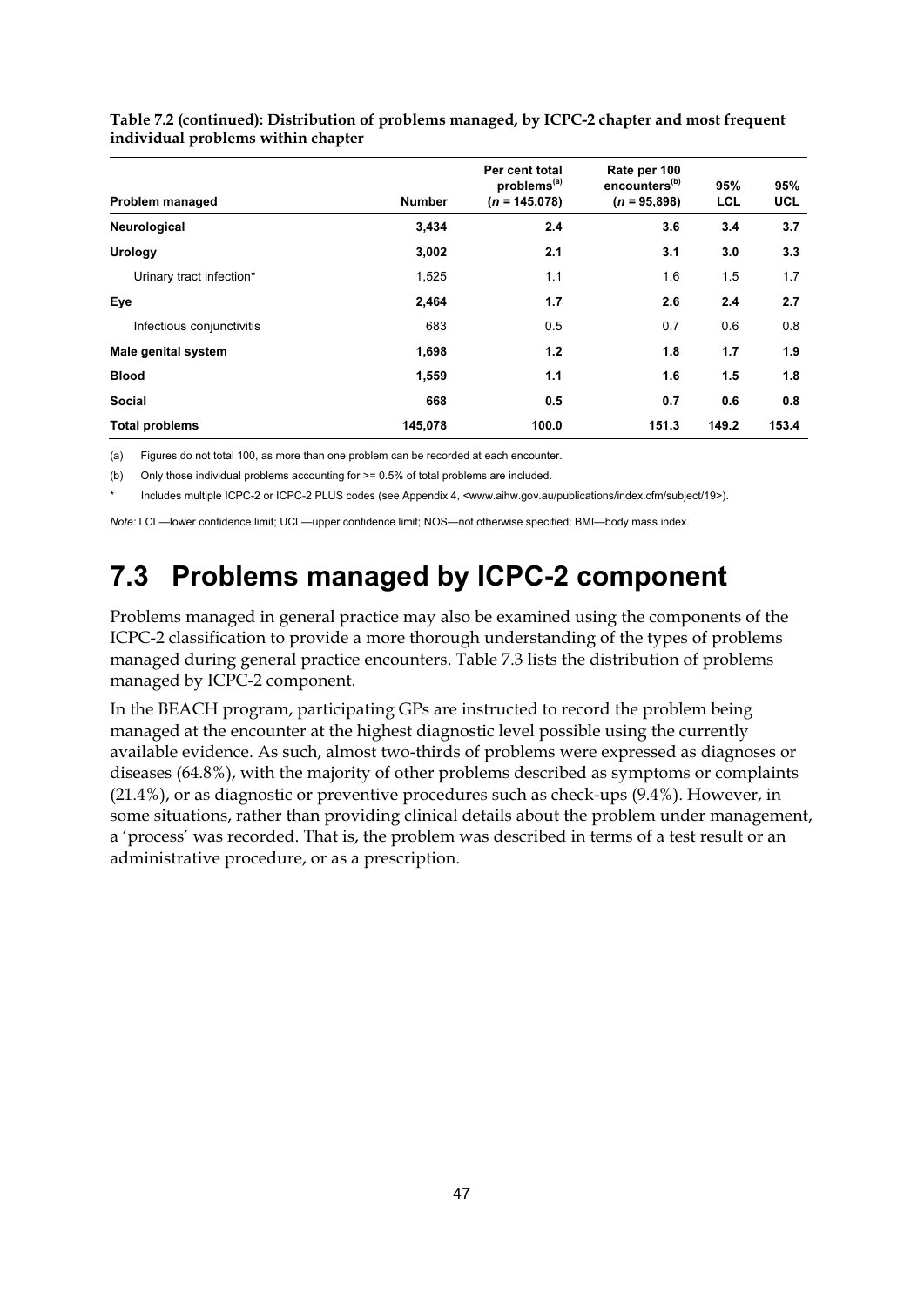| <b>ICPC-2 component</b>                | <b>Number</b> | Per cent of<br>total problems<br>$(n = 145.078)$ | Rate per 100<br>encounters <sup>(a)</sup><br>$(n = 95,898)$ | 95%<br><b>LCL</b> | 95%<br><b>UCL</b> |
|----------------------------------------|---------------|--------------------------------------------------|-------------------------------------------------------------|-------------------|-------------------|
| Diagnosis, diseases                    | 94.044        | 64.8                                             | 98.1                                                        | 96.2              | 99.9              |
| Symptoms & complaints                  | 30,982        | 21.4                                             | 32.3                                                        | 31.5              | 33.1              |
| Diagnostic & preventive procedures     | 13.594        | 9.4                                              | 14.2                                                        | 13.5              | 14.8              |
| Medications, treatments & therapeutics | 2.820         | 1.9                                              | 2.9                                                         | 2.7               | 3.2               |
| Results                                | 1.679         | 1.2                                              | 1.8                                                         | 1.6               | 1.9               |
| Referrals & other RFEs                 | 1.135         | 0.8                                              | 1.2                                                         | 1.1               | 1.3               |
| Administrative                         | 823           | 0.6                                              | 0.9                                                         | 0.8               | 1.0               |
| <b>Total problems</b>                  | 145,078       | 100.0                                            | 151.3                                                       | 149.2             | 153.4             |

#### **Table 7.3: Distribution of problems managed, by ICPC-2 component**

(a) Figures do not total 100, as more than one problem can be managed at each encounter.

*Note:* LCL—lower confidence limit; UCL—upper confidence limit; RFE—reason for encounter.

### **7.4 Most frequently managed problems**

Overall, there were 151.3 problems managed per 100 encounters. Table 7.4 shows the most frequently managed individual problems in general practice, in decreasing order of frequency. These 30 problems accounted for more than half of all problems managed.

In this analysis, the specific chapter to which 'across chapter concepts' (check-ups, immunisation/vaccination and prescriptions) apply is ignored and the concept is grouped with all similar concepts regardless of body system. For example, immunisation/vaccination includes vaccinations for influenza, childhood diseases, and hepatitis.

The far right-hand column in Table 7.4 lists the percentage of each problem that was new to the patient, indicating the first presentation of a problem to a medical practitioner. This can provide a measure of general practice incidence. For example, only 6.7% of all contacts with diabetes were new problems to the patient. In contrast, more than three-quarters of upper respiratory tract infection problems were new to the patient.

The most common problems managed were hypertension (9.9 per 100 encounters), check-ups (6.3 per 100), upper respiratory tract infections (6.2 per 100), immunisation/vaccination (5.2) and depression (4.0) (Table 7.4).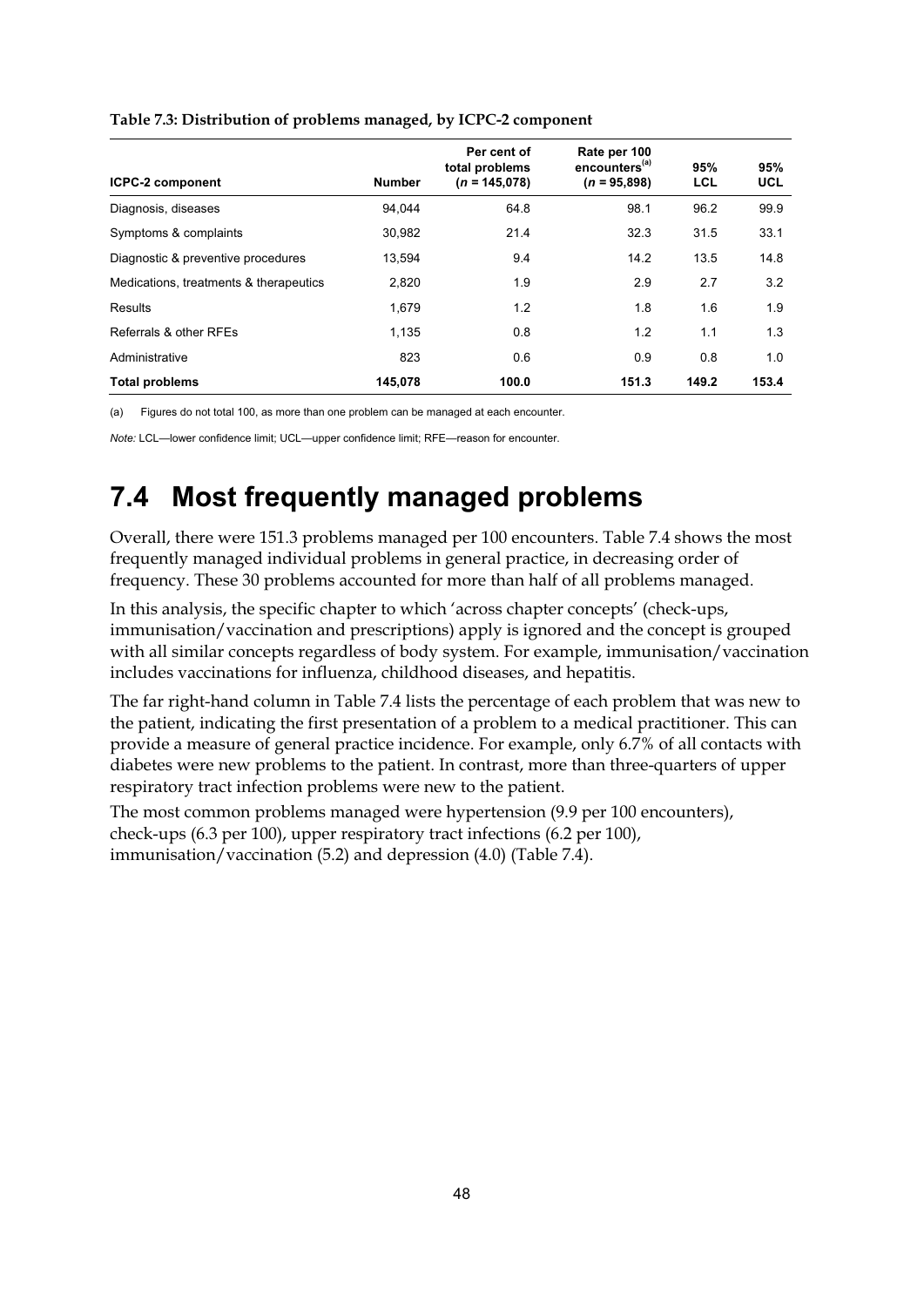#### **Table 7.4: Most frequently managed problems**

|                                   |               | Per cent of<br>total problems | Rate per 100<br>encounters <sup>(a)</sup> | 95%        | 95%        | Per cent<br>of new      |
|-----------------------------------|---------------|-------------------------------|-------------------------------------------|------------|------------|-------------------------|
| Problem managed                   | <b>Number</b> | $(n = 145,078)$               | $(n = 95,898)$                            | <b>LCL</b> | <b>UCL</b> | problems <sup>(b)</sup> |
| Hypertension*                     | 9,496         | 6.5                           | 9.9                                       | 9.4        | 10.5       | 6.1                     |
| Check-up-all*                     | 6,080         | 4.2                           | 6.3                                       | 6.0        | 6.7        | 39.0                    |
| Upper respiratory tract infection | 5,943         | 4.1                           | 6.2                                       | 5.7        | 6.7        | 77.0                    |
| Immunisation/vaccination-all*     | 5,015         | 3.5                           | 5.2                                       | 4.8        | 5.6        | 53.1                    |
| Depression*                       | 3,822         | 2.6                           | 4.0                                       | 3.8        | 4.2        | 16.0                    |
| Diabetes-all*                     | 3,717         | 2.6                           | 3.9                                       | 3.6        | 4.1        | 6.7                     |
| Lipid disorders*                  | 3,541         | 2.4                           | 3.7                                       | 3.4        | 4.0        | 13.4                    |
| Arthritis-all*                    | 3,460         | 2.4                           | 3.6                                       | 3.4        | 3.8        | 19.1                    |
| Back complaint*                   | 2,624         | 1.8                           | 2.7                                       | 2.6        | 2.9        | 24.8                    |
| Acute bronchitis/bronchiolitis    | 2,303         | 1.6                           | 2.4                                       | 2.2        | 2.6        | 72.4                    |
| Oesophageal disease               | 2,219         | 1.5                           | 2.3                                       | 2.2        | 2.5        | 17.6                    |
| Asthma                            | 2,089         | 1.4                           | 2.2                                       | 2.0        | 2.3        | 16.7                    |
| Prescription-all*                 | 1,880         | 1.3                           | 2.0                                       | 1.7        | 2.2        | 5.1                     |
| Contact dermatitis                | 1,719         | 1.2                           | 1.8                                       | 1.7        | 1.9        | 45.3                    |
| Anxiety*                          | 1,691         | 1.2                           | 1.8                                       | 1.6        | 1.9        | 20.4                    |
| Test results*                     | 1,679         | 1.2                           | 1.8                                       | 1.6        | 1.9        | 29.7                    |
| Gastroenteritis*                  | 1,583         | 1.1                           | 1.7                                       | 1.5        | 1.8        | 80.8                    |
| Sleep disturbance                 | 1,547         | 1.1                           | 1.6                                       | 1.5        | 1.7        | 16.0                    |
| Urinary tract infection*          | 1,525         | 1.1                           | 1.6                                       | 1.5        | 1.7        | 64.2                    |
| Sprain/strain*                    | 1,509         | 1.0                           | 1.6                                       | 1.4        | 1.7        | 59.6                    |
| Solar keratosis/sunburn           | 1,297         | 0.9                           | 1.4                                       | 1.1        | 1.6        | 47.1                    |
| Pregnancy*                        | 1,279         | 0.9                           | 1.3                                       | 1.2        | 1.5        | 35.9                    |
| Viral disease, other/NOS          | 1,254         | 0.9                           | 1.3                                       | 1.2        | 1.4        | 67.2                    |
| Malignant neoplasm skin           | 1,236         | 0.9                           | 1.3                                       | 1.2        | 1.4        | 17.5                    |
| Ischaemic heart disease*          | 1,145         | 0.8                           | 1.2                                       | 1.0        | 1.4        | 52.3                    |
| Sinusitis acute/chronic           | 1,141         | 0.8                           | 1.2                                       | 1.0        | 1.4        | 12.4                    |
| Acute otitis media/myringitis     | 1,046         | 0.7                           | 1.1                                       | $1.0$      | 1.2        | 8.9                     |
| Atrial fibrillation/flutter       | 1,013         | 0.7                           | 1.1                                       | 1.0        | 1.2        | 72.1                    |
| Abnormal test results*            | 984           | 0.7                           | 1.0                                       | 0.9        | 1.1        | 6.4                     |
| Subtotal                          | 73,837        | 50.9                          |                                           |            |            |                         |
| <b>Total problems</b>             | 145,078       | 100.0                         | 151.3                                     | 149.2      | 153.4      | 38.1                    |

(a) Figures do not total 100, as more than one problem can be recorded at each encounter. Also, only more frequently managed problems are included.

(b) The proportion of problems of this type that were new problems (the first presentation of a problem, including the first presentations of a recurrence of a previously resolved problem, but excluding the presentation of a problem first assessed by another provider).

Includes multiple ICPC-2 or ICPC-2 PLUS codes (see Appendix 4, <www.aihw.gov.au/publications/index.cfm/subject/19>).

*Note:* LCL—lower confidence limit; UCL—upper confidence limit; NOS—not otherwise specified.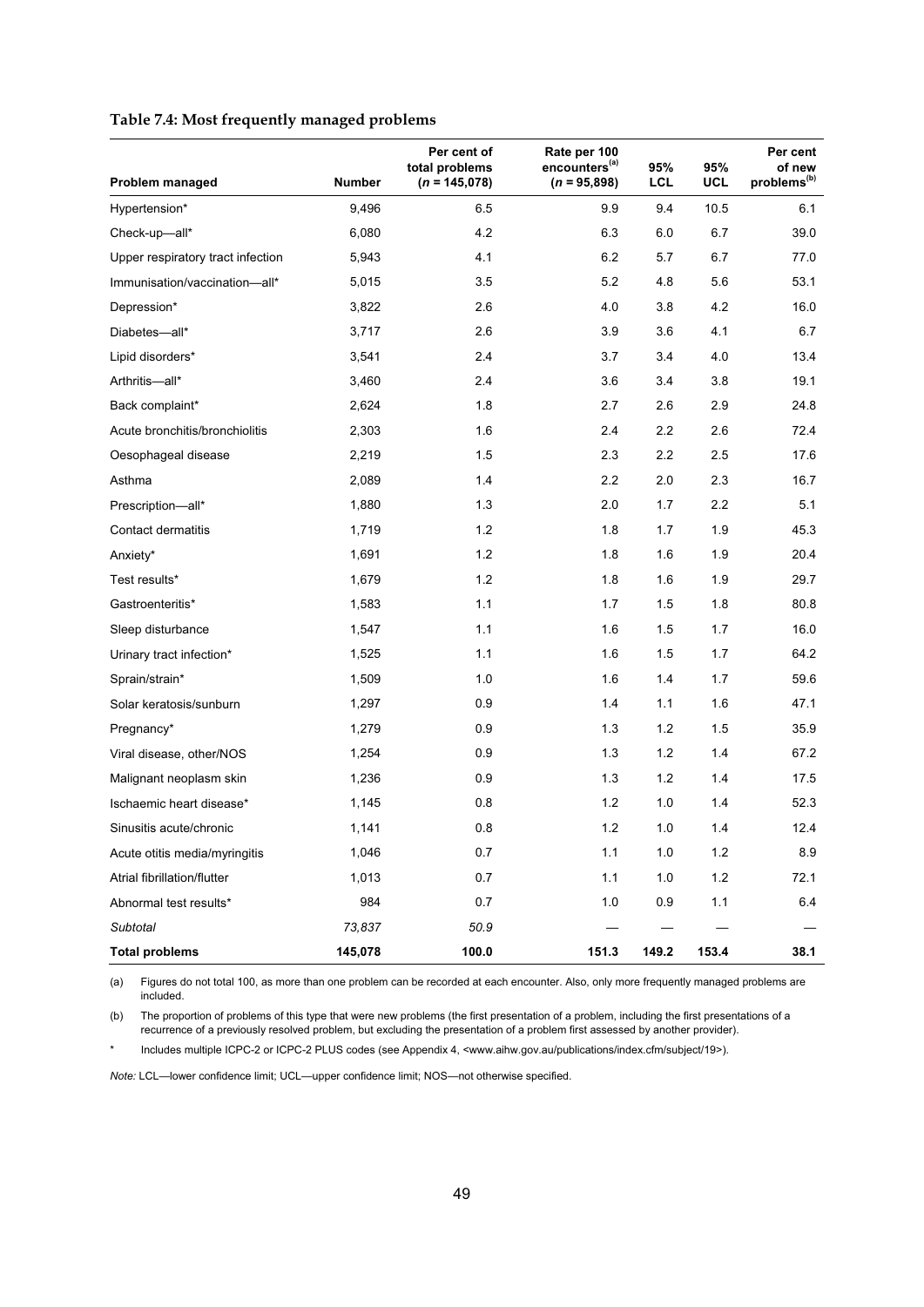### **7.5 Most common new problems**

For each problem managed, participating GPs are asked to indicate whether the problem under management is a new problem for the patient, or a problem that has been managed previously by any medical practitioner. Table 7.5 lists the most common new problems managed in general practice in 2007–08, in decreasing order of frequency. Overall, 55,300 problems (38.1% of all problems) were specified as being new, being managed at a rate of 57.7 per 100 encounters.

The far right-hand column of this table shows the proportion of total contacts with this problem that was reported as being a new problem for the patient. This provides an idea of the incidence of each problem. For example, the 610 new cases of depression represented only 16.0% of all GP contacts with diagnosed depression, suggesting that more than four out of five contacts for depression were for ongoing management. In contrast, four out of five gastroenteritis cases were first consultations to a medical practitioner for this episode of gastroenteritis. The balance (19%) would have been follow-up consultations for this episode of this problem. This indicates that most patients only require one visit to a GP for the management of an episode of gastroenteritis.

The most common new problems managed at general practice encounters were upper respiratory tract infections (4.8 per 100 encounters), immunisations/vaccinations (2.8), acute bronchitis (1.7), gastroenteritis (1.3) and general check-ups (1.2) (Table 7.5).

| New problem managed               | <b>Number</b> | Per cent of total<br>new problems<br>$(n = 55,300)$ | Rate per 100<br>encounters <sup>(a)</sup><br>$(n = 95,898)$ | 95%<br><b>LCL</b> | 95%<br><b>UCL</b> | Per cent<br>of this<br>problem <sup>(b)</sup> |
|-----------------------------------|---------------|-----------------------------------------------------|-------------------------------------------------------------|-------------------|-------------------|-----------------------------------------------|
| Upper respiratory tract infection | 4,578         | 8.3                                                 | 4.8                                                         | 4.4               | 5.2               | 77.0                                          |
| Immunisation/vaccination-all*     | 2,661         | 4.8                                                 | 2.8                                                         | 2.5               | 3.0               | 53.1                                          |
| Acute bronchitis/bronchiolitis    | 1,668         | 3.0                                                 | 1.7                                                         | 1.6               | 1.9               | 72.4                                          |
| Gastroenteritis*                  | 1,278         | 2.3                                                 | 1.3                                                         | 1.2               | 1.5               | 80.8                                          |
| General check-up*                 | 1,168         | 2.1                                                 | 1.2                                                         | 1.1               | 1.3               | 48.5                                          |
| Urinary tract infection*          | 979           | 1.8                                                 | 1.0                                                         | 0.9               | 1.1               | 64.2                                          |
| Sprain/strain*                    | 899           | 1.6                                                 | 0.9                                                         | 0.8               | 1.0               | 59.6                                          |
| Viral disease, other/NOS          | 895           | 1.6                                                 | 0.9                                                         | 0.8               | 1.1               | 76.6                                          |
| Sinusitis acute/chronic           | 843           | 1.5                                                 | 0.9                                                         | 0.8               | 1.0               | 67.2                                          |
| Contact dermatitis                | 779           | 1.4                                                 | 0.8                                                         | 0.7               | 0.9               | 45.3                                          |
| Acute otitis media/myringitis     | 731           | 1.3                                                 | 0.8                                                         | 0.7               | 0.8               | 72.1                                          |
| Female genital check-up*          | 712           | 1.3                                                 | 0.7                                                         | 0.6               | 0.8               | 41.4                                          |
| Tonsillitis*                      | 677           | 1.2                                                 | 0.7                                                         | 0.6               | 0.8               | 73.0                                          |
| Back complaint*                   | 651           | 1.2                                                 | 0.7                                                         | 0.6               | 0.7               | 24.8                                          |
| Solar keratosis/sunburn           | 611           | 1.1                                                 | 0.6                                                         | 0.5               | 0.7               | 47.1                                          |
| Depression*                       | 610           | 1.1                                                 | 0.6                                                         | 0.6               | 0.7               | 16.0                                          |
| Malignant neoplasm skin           | 599           | 1.1                                                 | 0.6                                                         | 0.5               | 0.7               | 52.3                                          |
| Hypertension*                     | 578           | 1.0                                                 | 0.6                                                         | 0.5               | 0.7               | 6.1                                           |
| Conjunctivitis, infectious        | 527           | 1.0                                                 | 0.5                                                         | 0.5               | 0.6               | 77.1                                          |

### **Table 7.5: Most frequently managed new problems**

*(continued)*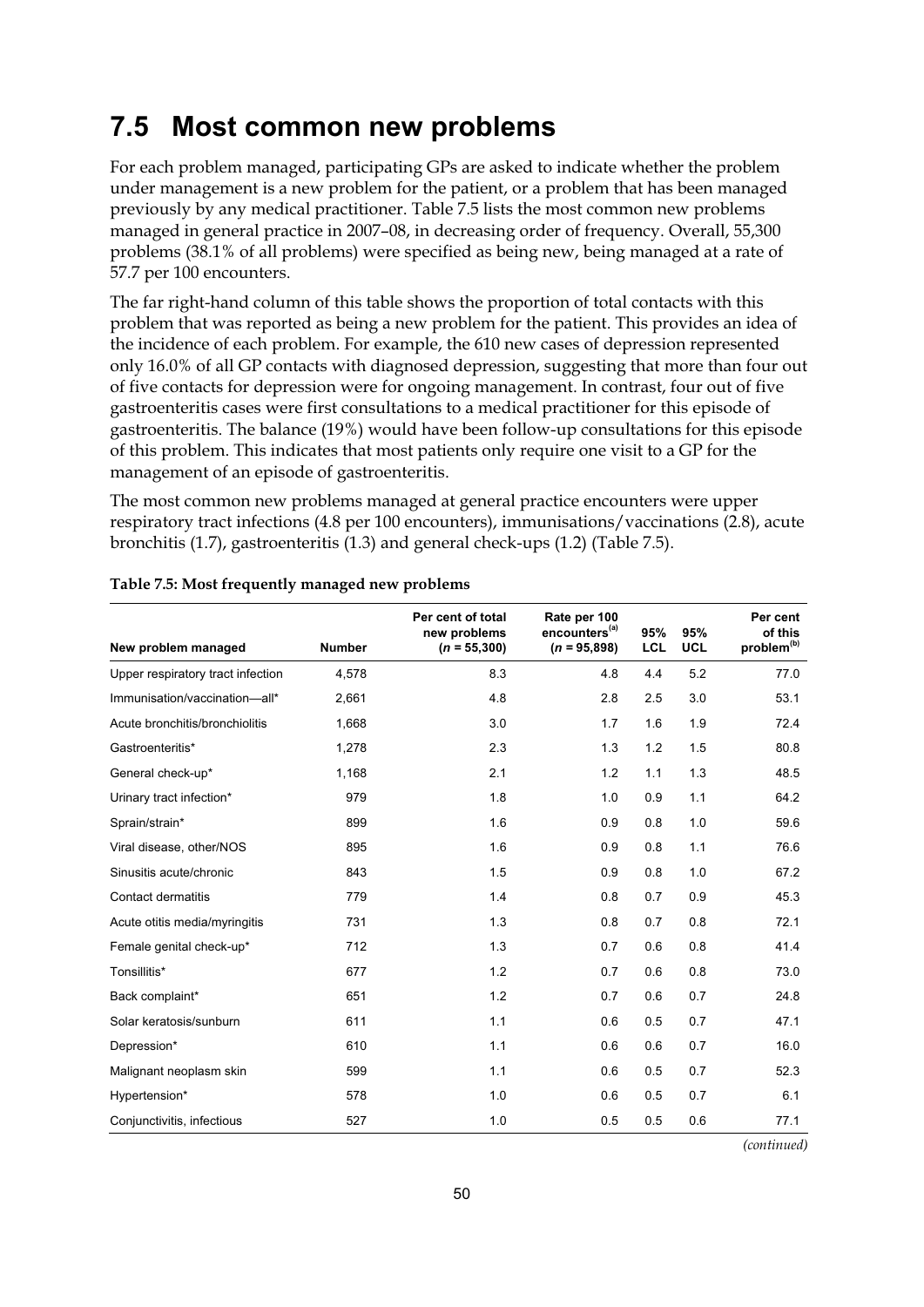| New problem managed               | <b>Number</b> | Per cent of total<br>new problems<br>$(n = 55,300)$ | Rate per 100<br>encounters <sup>(a)</sup><br>$(n = 95,898)$ | 95%<br><b>LCL</b> | 95%<br><b>UCL</b> | Per cent<br>of this<br>problem <sup>(b)</sup> |
|-----------------------------------|---------------|-----------------------------------------------------|-------------------------------------------------------------|-------------------|-------------------|-----------------------------------------------|
| Test results*                     | 499           | 0.9                                                 | 0.5                                                         | 0.4               | 0.6               | 29.7                                          |
| Bursitis/tendonitis/synovitis NOS | 496           | 0.9                                                 | 0.5                                                         | 0.5               | 0.6               | 62.8                                          |
| Osteoarthritis*                   | 486           | 0.9                                                 | 0.5                                                         | 0.4               | 0.6               | 19.6                                          |
| Lipid disorders*                  | 476           | 0.9                                                 | 0.5                                                         | 0.4               | 0.6               | 13.4                                          |
| Pregnancy*                        | 459           | 0.8                                                 | 0.5                                                         | 0.4               | 0.5               | 35.9                                          |
| Abnormal test results*            | 450           | 0.8                                                 | 0.5                                                         | 0.4               | 0.5               | 46.1                                          |
| Fracture*                         | 433           | 0.8                                                 | 0.5                                                         | 0.4               | 0.5               | 45.2                                          |
| Excessive ear wax                 | 428           | 0.8                                                 | 0.4                                                         | 0.4               | 0.5               | 59.5                                          |
| Skin disease, other               | 413           | 0.7                                                 | 0.4                                                         | 0.4               | 0.5               | 53.7                                          |
| Skin injury, other                | 407           | 0.7                                                 | 0.4                                                         | 0.4               | 0.5               | 69.3                                          |
| Oesophagus disease                | 391           | 0.7                                                 | 0.4                                                         | 0.4               | 0.5               | 17.6                                          |
| Subtotal                          | 26,382        | 47.7                                                |                                                             |                   |                   |                                               |
| <b>Total new problems</b>         | 55,300        | 100.0                                               | 57.7                                                        | 56.3              | 59.1              |                                               |

**Table 7.5 (continued): Most frequently managed new problems** 

(a) Figures do not total 100, as more than one new problem can be recorded at each encounter. Also, only the most frequently managed new problems are included.

(b) The proportion of total contacts with this problem that were accounted for by new problems.

Includes multiple ICPC-2 or ICPC-2 PLUS codes (see Appendix 4, <www.aihw.gov.au/publications/index.cfm/subject/19>).

*Note:* LCL—lower confidence limit; UCL—upper confidence limit; NOS—not otherwise specified.

### **7.6 Most frequently managed chronic problems**

To identify chronic conditions, a chronic condition list classified according to ICPC-2 was applied to the BEACH data set.<sup>29</sup> More than a third (34.6%) of the problems managed in general practice were chronic in nature. At least one chronic problem was managed at 39.6% of encounters (95% CI: 38.6–40.7), and chronic problems were managed at an average rate of 52.3 per 100 encounters.

In other parts of this chapter, both chronic and non-chronic conditions (for example, diabetes and gestational diabetes) may have been grouped together when reporting (for example, diabetes—all\*, Table 7.4). In this section, only problems regarded as chronic have been included in the analysis. For this reason, the condition labels and figures in this analysis may differ from those in Table 7.4. Where the group used for the chronic analysis differs from that used in other analyses in this report, they are marked with a double asterisk. Codes included in the group may be found in Appendix 5,

<www.aihw.gov.au/publications/index.cfm/subject/19>.

Table 7.6 shows the most frequently managed chronic problems in Australian general practice in decreasing order of frequency. The top seven chronic problems made up more than half of all chronic problems managed; these were non-gestational hypertension (18.8% of chronic conditions), depressive disorder (7.5%), non-gestational diabetes (7.3%), lipid disorders (7.0%), osteoarthritis (4.9%), oesophageal disease (4.4%) and asthma (4.1%).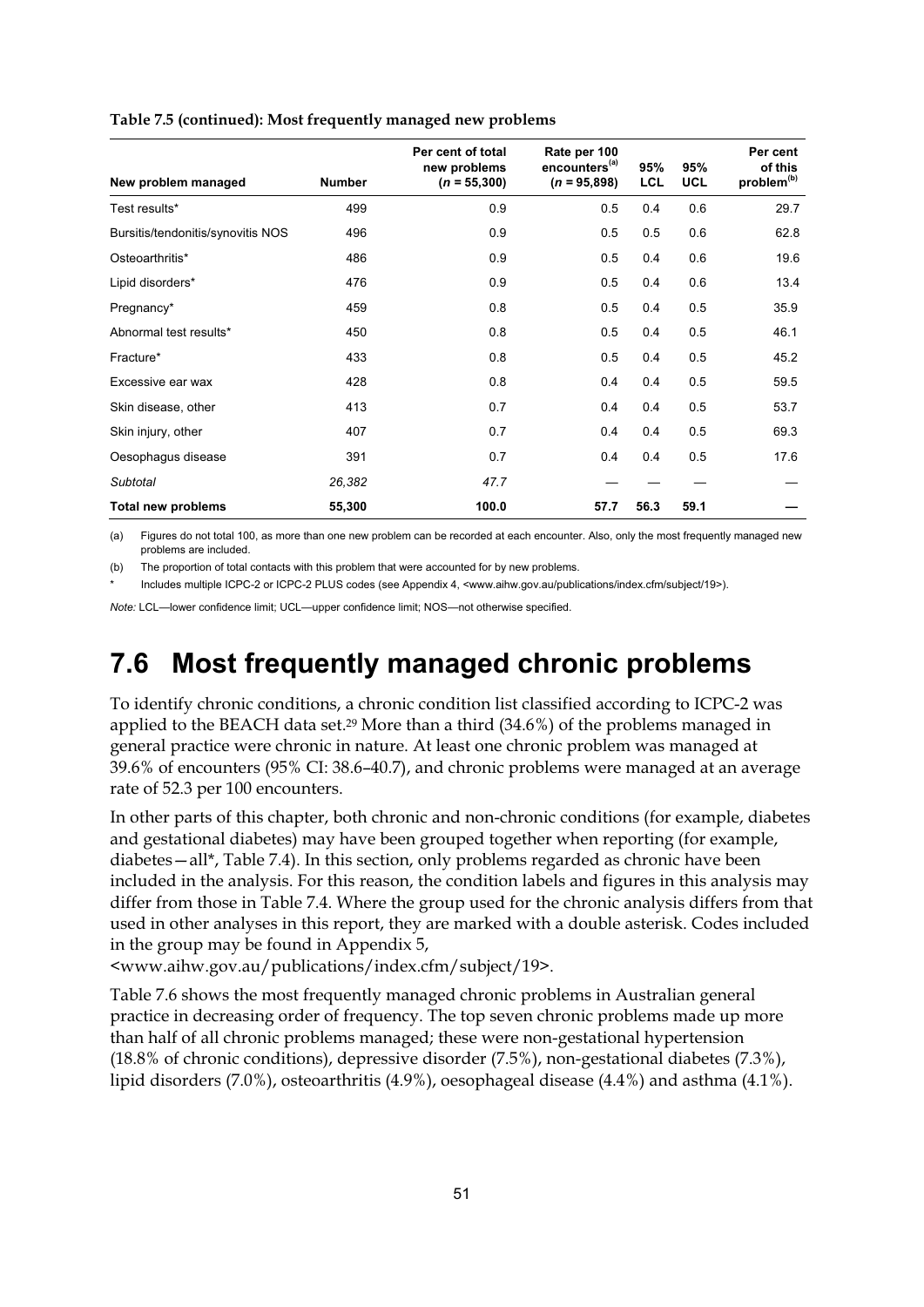#### **Table 7.6: Most frequently managed chronic problems**

|                                                                    |               | Per cent of total<br>chronic problems | Rate per 100<br>encounters <sup>(a)</sup> | 95%        | 95%  |
|--------------------------------------------------------------------|---------------|---------------------------------------|-------------------------------------------|------------|------|
| Chronic problem managed                                            | <b>Number</b> | $(n = 50, 132)$                       | $(n = 95,898)$                            | <b>LCL</b> | UCL  |
| Hypertension (non-gestational)**                                   | 9,486         | 18.8                                  | 9.9                                       | 9.3        | 10.4 |
| Depressive disorder                                                | 3,796         | 7.5                                   | 4.0                                       | 3.7        | 4.2  |
| Diabetes (non-gestational)**                                       | 3,698         | 7.3                                   | 3.9                                       | 3.6        | 4.1  |
| Lipid disorders*                                                   | 3,541         | 7.0                                   | 3.7                                       | 3.4        | 4.0  |
| Osteoarthritis*                                                    | 2,484         | 4.9                                   | 2.6                                       | 2.4        | 2.8  |
| Oesophageal disease                                                | 2,219         | 4.4                                   | 2.3                                       | 2.2        | 2.5  |
| Asthma                                                             | 2,089         | 4.1                                   | 2.2                                       | 2.0        | 2.3  |
| Malignant neoplasm skin                                            | 1,145         | 2.3                                   | 1.2                                       | 1.0        | 1.4  |
| Ischaemic heart disease*                                           | 1,046         | 2.1                                   | 1.1                                       | 1.0        | 1.2  |
| Atrial fibrillation/flutter                                        | 984           | 2.0                                   | 1.0                                       | 0.9        | 1.1  |
| Osteoporosis                                                       | 928           | 1.8                                   | 1.0                                       | 0.9        | 1.1  |
| Back syndrome with radiating pain                                  | 875           | 1.7                                   | 0.9                                       | 0.8        | 1.0  |
| Chronic obstructive pulmonary disease                              | 744           | 1.5                                   | 0.8                                       | 0.7        | 0.9  |
| Obesity (BMI > 30)                                                 | 682           | 1.4                                   | 0.7                                       | 0.6        | 0.8  |
| Hypothyroidism/myxoedema                                           | 670           | 1.3                                   | 0.7                                       | 0.6        | 0.8  |
| Migraine                                                           | 624           | 1.2                                   | 0.7                                       | 0.6        | 0.7  |
| Heart failure                                                      | 607           | 1.2                                   | 0.6                                       | 0.6        | 0.7  |
| Gout                                                               | 573           | 1.1                                   | 0.6                                       | 0.5        | 0.7  |
| Arthritis (excluding osteoarthritis and<br>rheumatoid arthritis)** | 523           | 1.0                                   | 0.5                                       | 0.5        | 0.6  |
| Schizophrenia                                                      | 472           | 0.9                                   | 0.5                                       | 0.4        | 0.6  |
| Shoulder syndrome                                                  | 435           | 0.9                                   | 0.5                                       | 0.4        | 0.5  |
| Rheumatoid arthritis                                               | 435           | 0.9                                   | 0.5                                       | 0.4        | 0.5  |
| Anaemia (chronic)**                                                | 426           | 0.8                                   | 0.4                                       | 0.4        | 0.5  |
| Dementia                                                           | 417           | 0.8                                   | 0.4                                       | 0.3        | 0.5  |
| Acne (chronic)**                                                   | 406           | 0.8                                   | 0.4                                       | 0.4        | 0.5  |
| Anxiety disorder                                                   | 395           | 0.8                                   | 0.4                                       | 0.3        | 0.5  |
| Overweight                                                         | 318           | 0.6                                   | 0.3                                       | 0.3        | 0.4  |
| Back syndrome without radiating pain                               | 317           | 0.6                                   | 0.3                                       | 0.3        | 0.4  |
| Vertiginous syndrome                                               | 313           | 0.6                                   | 0.3                                       | 0.3        | 0.4  |
| Endocrine/metabolic/nutritional disease<br>other                   | 291           | 0.6                                   | 0.3                                       | 0.3        | 0.4  |
| Subtotal                                                           | 40,939        | 80.7                                  |                                           |            |      |
| <b>Total chronic problems</b>                                      | 50,132        | 100.0                                 | 52.3                                      | 50.4       | 54.1 |

(a) Figures do not total 100, as more than one chronic problem can be recorded at each encounter. Also, only the most frequently managed chronic problems are included.

Includes multiple ICPC-2 or ICPC-2 PLUS codes (see Appendix 4, <www.aihw.gov.au/publications/index.cfm/subject/19>).

\*\* Indicates that this group differs from that used for analysis in other sections of this chapter, as only chronic conditions have been included in this analysis (see Appendix 5 <www.aihw.gov.au/publications/index.cfm/subject/19> for codes included in analysis of chronic conditions).

*Note:* LCL—lower confidence limit; UCL—upper confidence limit; BMI—body mass index.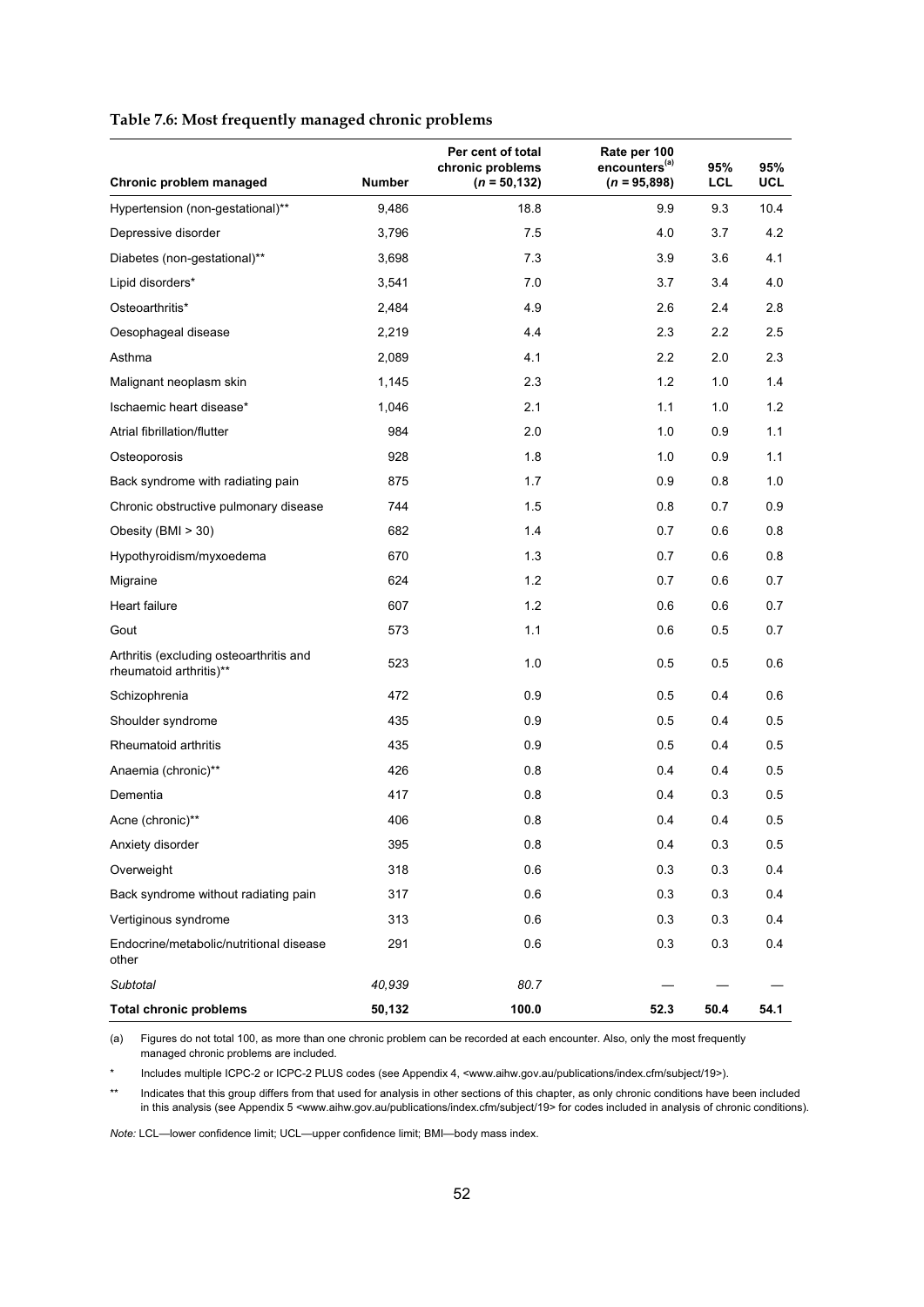# **7.7 Work-related problems managed**

The work-related status of a problem under management is determined by the GP, and is defined as any problem that is likely (in the GP's view) to have resulted from work-related activity, workplace exposures or a pre-existing condition that has been significantly exacerbated by work activity or workplace exposure. Work-related problems were managed at a rate of 2.8 per 100 general practice encounters in 2007–08 (Table 7.7).

The most common group of work-related problems were musculoskeletal problems, accounting for almost two-thirds (59.2%) of work-related problems and managed at a rate of 1.7 per 100 general practice encounters. One in ten musculoskeletal problems managed in general practice were work-related. The most common musculoskeletal work-related problems were back complaints (14.6% of work-related problems), sprains and strains (11.3%), musculoskeletal injury (9.0%) and fractures (3.3%).

Work-related psychological problems accounted for 8.3% of total work-related problems and were managed at a rate of 0.2 per 100 encounters. These psychological problems accounted for only 2.1% of total psychological problems managed in general practice. The most commonly managed work-related psychological problems were depression (3.2% of work-related problems) and acute stress reaction (2.1%).

Preventive checks related to the patient's work accounted for 5.7% of work-related problems and were performed at a rate of 0.2 per 100 encounters. The majority of these preventive checks were check-ups classified in the general and unspecified chapter of ICPC-2, including pre-employment and employment check-ups.

Other work-related problems not covered in the above groups accounted for 26.7% of work-related problems and included skin injuries not elsewhere classified (3.6% of work-related problems), lacerations (2.9%) and administrative procedures (2.5%).

Although back complaint was the most commonly managed individual work-related problem (accounting for 14.6% of work-related problems), it accounted for only 15.1% of the management of all back complaints. In contrast, musculoskeletal injury (not otherwise specified) accounted for 9.0% of work-related problems but represented 29.3% of all musculoskeletal injuries (not otherwise specified) managed (Table 7.7).